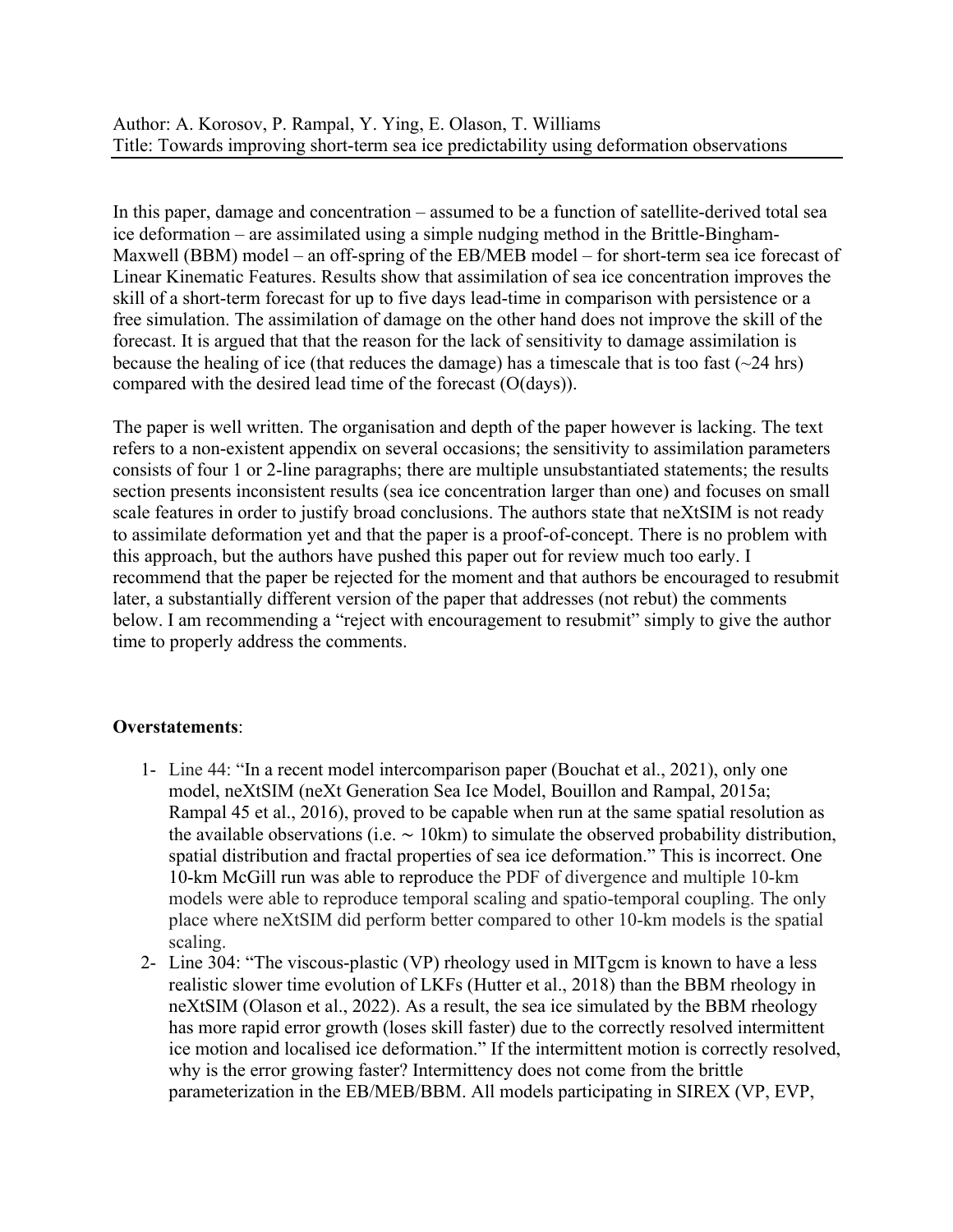EB) show intermittency (Bouchat et al., 2021). The source of intermittency in observed deformation is still an unresolved issue. The authors must clarify what they mean by "intermittency. If the temporal scaling exponent is used to discuss the LKFs intermittency, this is incorrect. If instead the authors are referring to LKF growth rate and lifetime, this is also incorrect. In SIREX2, it is shown that no apparent link is present between the LKF growth rates, lifetimes and the temporal scaling/multi-fractal parameters. The intermittency is revealed by the quadratic nature of the structure function.

3- Line 209: "Thus, due to its rheology, neXtSIM is able to extrapolate and create realistic connections between the observed and assimilated pieces of LKFs." This is not demonstrated in the manuscript. I believe any rheology that assimilates sea ice contration (A) will show LKFs in line with observations. See Major Points below.

## Major Points:

- 1- On two occasions, the authors are referring to an Appendix that is not included in the paper. The appendix must be included.
- 2- Equation 7-10: Sea ice concentration (A) increases in convergence (until A=1) and decreases in divergence; sea ice concentration can also increase or decrease in shear. A single dependency of A on eps tot is therefore missing events where convergence is present along LKFs. The damage (d) dependency on eps\_tot is more realistic, but the authors argue that assimilation of A is useful to increase predictive skill, whereas d is not. See below for more on this topic. The single dependence of A on (eps tot) must be justified.
- 3- Line 145: The value of a1 in F\_A(eps\_tot) is found through sensitivity experiments using the same BBM model. This is a circular argument. This functional dependence must be derived from sea ice concentration and total deformation derived from passive microwave and Sentinel. I believe the author will find that the functional dependency is not a simple linear relationship. The author must at least show this relationship from observations and acknowledge the simplicity/caveat of the approach.
- 4- Fig 5a: The skill of the model is assessed using the fraction of points where the correlation between observed and simulated deformation is significant. Statistically speaking, there will always be some points that will remain significantly correlated. The statistical significance of the signal must be shown in the figure. I also see no spatial structure in the regions of high correlations which suggest that the high-correlation points are just random events.
- 5- Fig 5b: I would have expected that the root mean square difference of the forecast run would asymptote to the free run. The fact that it does not is suspicious. This must be explained.
- 6- The discussion of the sensitivity of the forecast on epsilon\_min and the weighting factor w d appears in two one-line paragraph. I suggest removing them, or a more in-depth discussion should be provided.
- 7- Figure 6. The constant a1 is negative. This means that the sea ice concentration is larger than 1 (see Equ 10 and since eps tot  $> 0$ ). This is not physical. The results in the figure cannot be correct.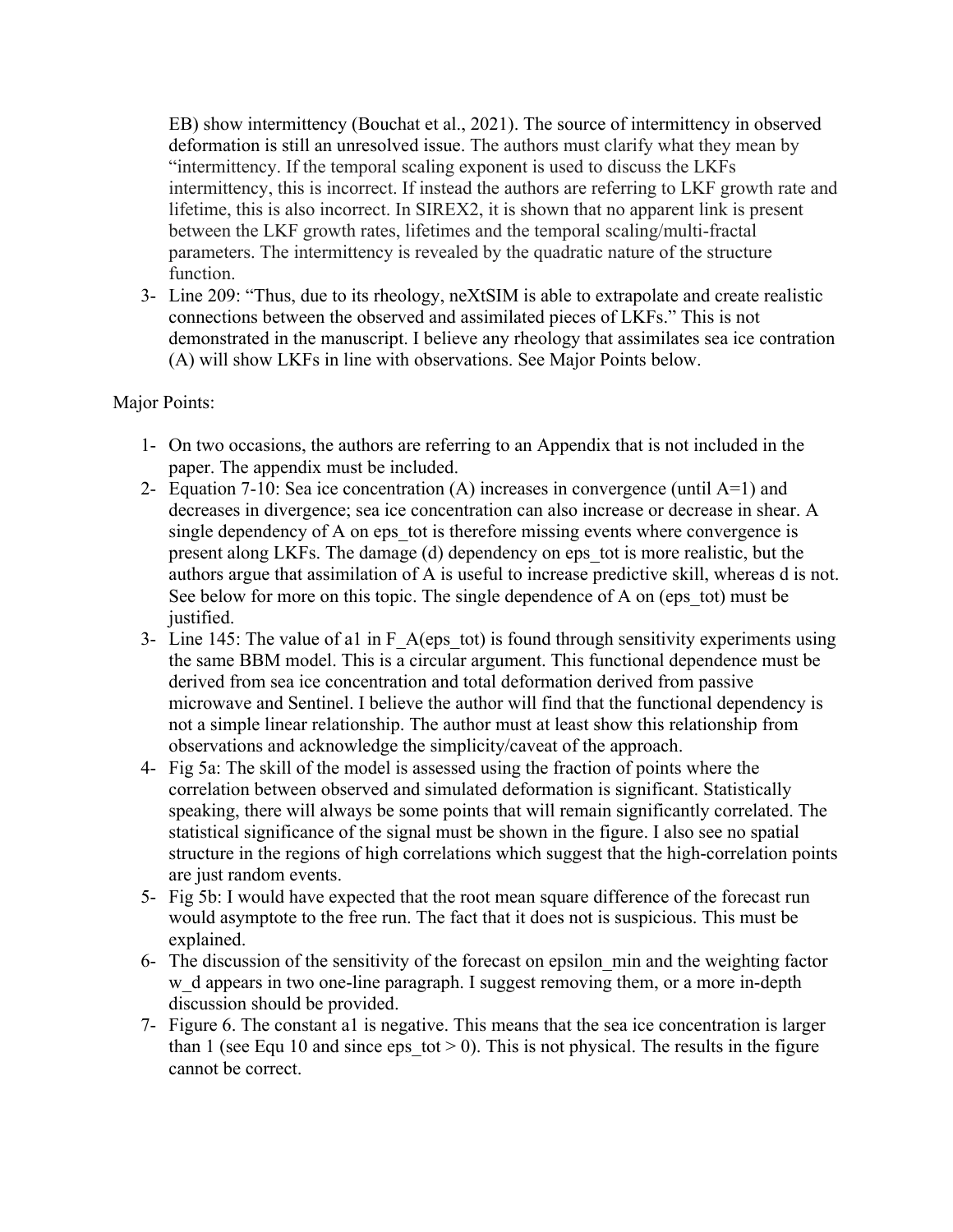- 8- I am assuming that the sign of a1 is incorrect. If so,  $A = F$  A(eps tot) = 1 a1 \* eps\_tot  $\sim$ =0.76 for a1  $\sim$ = -1.2 (Line 232) and eps tot  $\sim$ = 0.2 (Fig 3). For A=0.76, P\* is scaled down two orders of magnitude and the ice has no strength. Any rheological model where the ice strength is set to nearly zero along a line (an observed LKF in this case) will deform along that line – this can be tested simply. The author instead argue that the brittle rheology is key to the correct simulated location of the LKFs. This is another unsubstantiated statement.
- 9- Results: The simulated concentration and thickness fields after assimilation should be presented. Reading from the deformation fields and the a1 constant derived from sensitivity experiments, we should see concentration of ~0.8 along LKFs, something that is not accord with RGPS observations at 10km scale resolution. I suspect assimilating damage would help producing more realistic fields. The authors give reasons for why damage assimilation is not successful, but those are not convincing. See below for more details on this topic.
- 10- It is argued that the damage does not increase predictive skill of LKFs because ice heals too rapidly (~24 hours). In the real world, ice heals through thermodynamic processes on much longer time scale. This choice of short healing time scale must be justified. Perhaps this is the cause of the lack of predictive associated with the assimilation of the damage.
- 11- The error is shown as ¼ sigma. This is highly unusual. Typically, one would show an error envelope equal to one sigma (four times larger than what is shown in Figure 5).

## Minor Points:

- 1- Line 23: "Under external forcing the ice deforms primarily as an elastic material." Most deformations in the pack ice are plastic and occurs along LKFs. This sentence also contradicts the next sentence.
- 2- Line 26: "…start deforming along multiple narrow and elongated cracks formed and does so until these later refreeze". Or when the load (winds) on the ice changes. This should be added.
- 3- Line 48: :"… the exact timing and position of strong deformation zones, or LKFs, is not yet predicted precisely". The exact position of LKFs will never be located precisely because it depends on unresolved weaknesses within the ice pack. What we can hope to reproduce is the timing, the orientation of the LKFs with respect to the large-scale forcing and their statistical distribution (width, length, density, angle of fracture, etc.). This should be corrected. This is another sentence that suggests incorrectly that BBM could eventually simulate LKFs position correctly.
- 4- Line 93: "The observed variables vo (damage and concentration) is computed…". "Damage" is not observed. The word "is" should read "are".
- 5- Line 94: Sometimes, the Greek lowercase epsilon symbol is used and sometimes the lunate epsilon symbols is used. The author needs to choose only one form for consistency. See Line 94 and Equations 6-7 for examples. This needs to be corrected everywhere.
- 6- Line 102: It is said that CNEMS has a temporal resolution of 12 hours on Line 102; and it is said in the next sentence that it is "observed nearly every day". This sounds contradictory. This should be clarified. See Line 115 as well where 24 hours is specified.